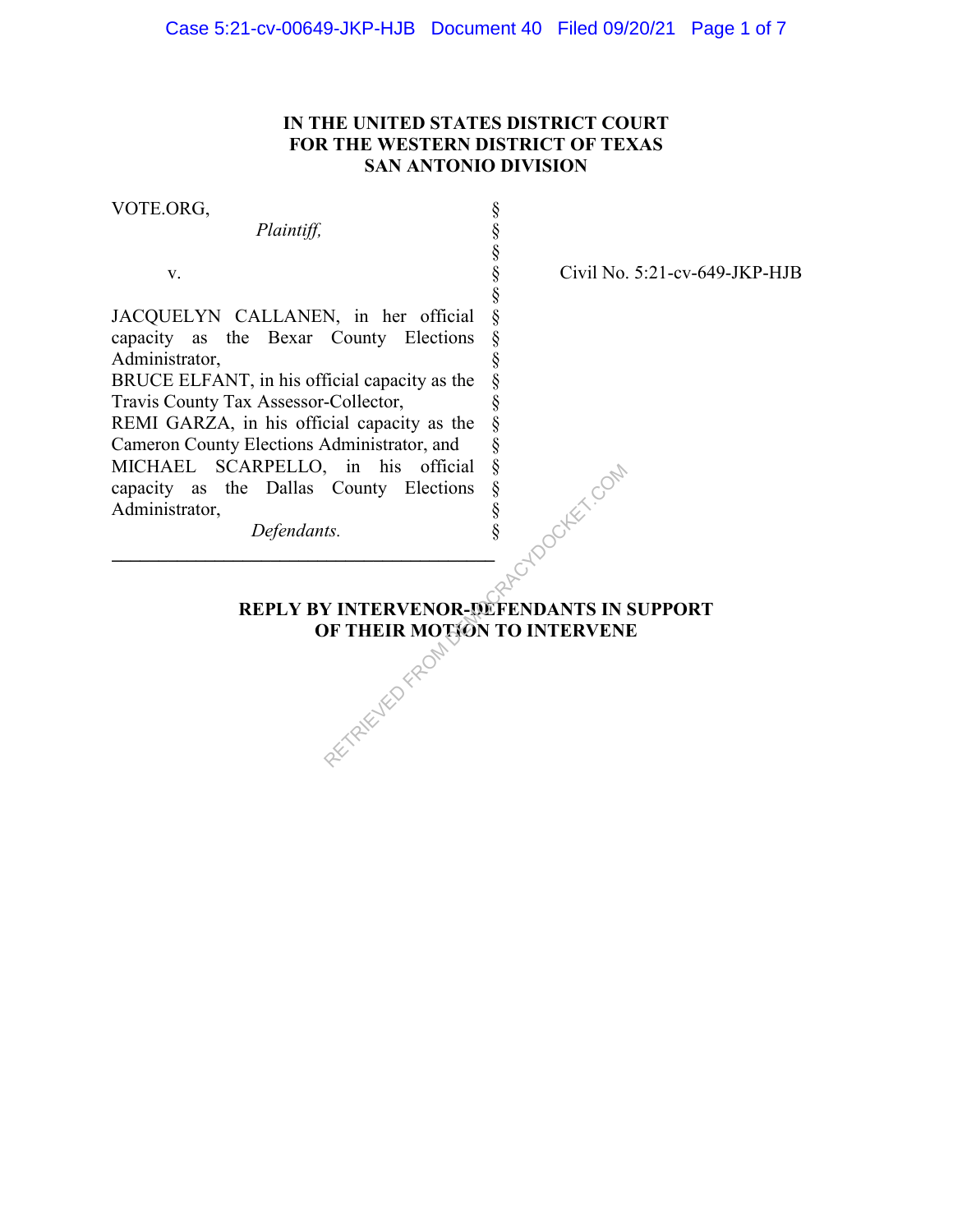#### TO THE HONORABLE JASON PULLIAM:

Intervenor-Defendants have an interest in participating in this suit and Defendants will not protect those interests. Despite its arguments to the contrary, Plaintiff is raising a facial challenge to the Wet Signature requirement of HB 3107. Plaintiff's claims do not depend on how, where, or if someone uses Plaintiff's e-signature platform. Plaintiff challenges any provision of law "requiring a voter to sign an application form with an original, wet signature in order to register to vote." Dkt. 1 at p. 13. A ruling in the Western District of Texas that HB 3107 violates the Voting Rights Act or is unconstitutional would obviously affect how Intervenor-Defendants perform voter registration. But it is more than that. A ruling from this Court that HB 3107 is unconstitutional would eliminate HB 3107 and make it next to impossible for Intervenor-Defendants to re-instate it. Moreover, striking down HB 3107 in the named counties would lead to inconsistent voter registration procedures in multi-county elections for offices such as Texas Senate. Yet, Defendants are unwilling to defend this lawsuit. The Motion to Intervene (Dkt. 26) should be granted. than that. A ruling from this Court that<br>
and make it next to impossible for the revolution<br>
In HB 3107 in the named counties woul<br>
liti-county elections for offices such as Te<br>
lawsuit. The Motion to Intervene (Dkt. 2<br>
ES

## **I. PLAINTIFF MAKES A FACIAL CHALLENGE TO HB 3107.**

Plaintiff misstates the substance of its claims to support its proposition that Defendant-Intervenors have no interest in this case. In its brief, Plaintiff converts its facial challenge to HB 3107 to an as-applied challenge so that it will appear the dispute is only with the named county officials and Plaintiff's use of their e-signature function. But Plaintiff's claims have little to do with either. Plaintiff's Prayer is clear; they seek a blanket declaration that the wet signature rule of HB 3107 is unconstitutional and violates the Voting Rights Act. Dkt. 1 at p. 13. Plaintiff is not just after the wet signature provisions of HB 3107. They go further and ask that "any other provision requiring a voter to sign an application form with an original, wet signature in order to register to vote" be declared to violate the constitution and the Voting Rights Act. *Id.* This relief does not depend on how HB 3107 is implemented or who implements it. Similarly, neither Count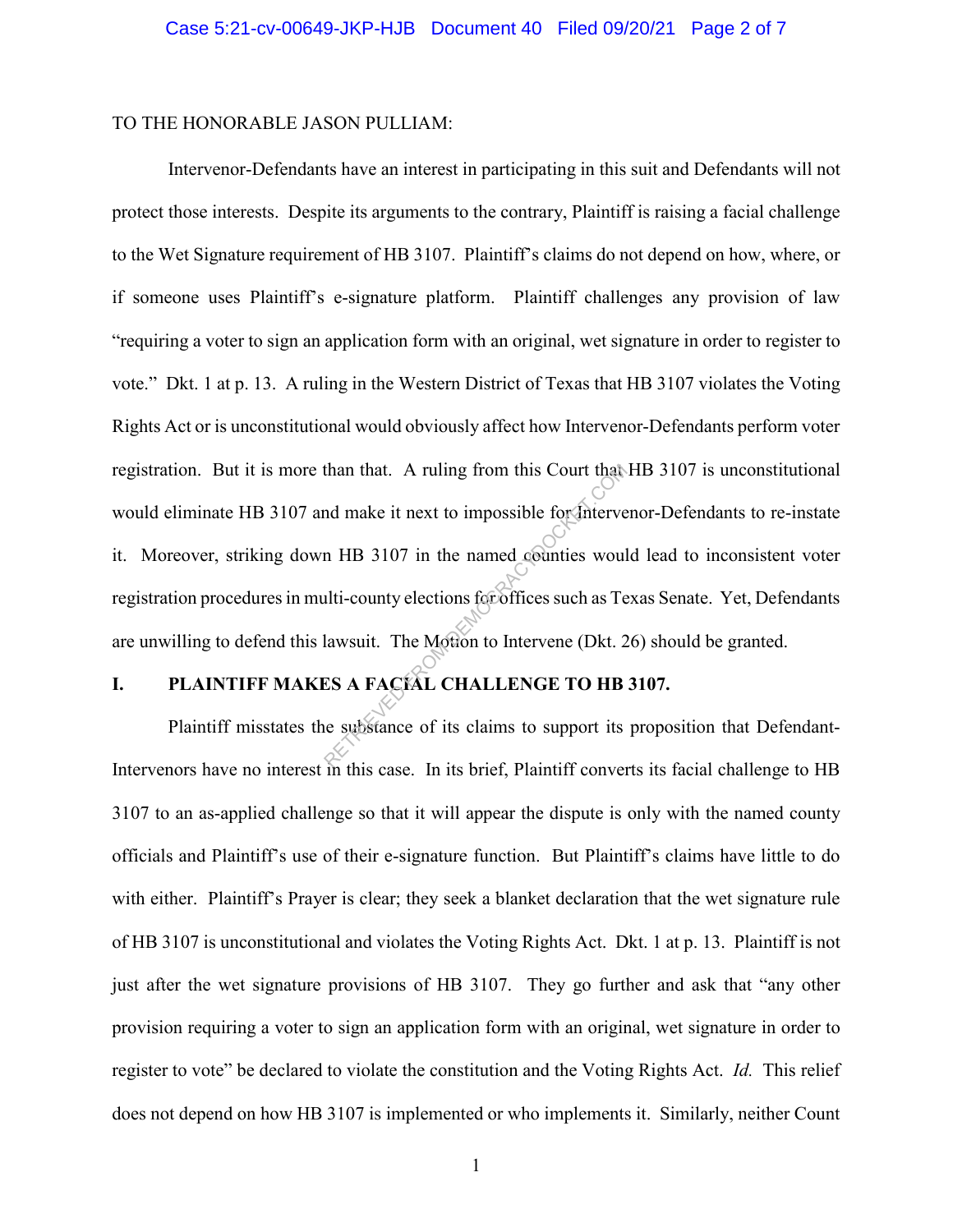#### Case 5:21-cv-00649-JKP-HJB Document 40 Filed 09/20/21 Page 3 of 7

I nor Count II contains any allegation that Plaintiff's e-signature function is at issue or that specific acts in any county have been alleged to violate HB 3107. Plaintiff makes a direct, facial challenge to the constitutionality of *any* wet signature requirement.

Plaintiff confuses this issue in its Response by invoking the use of its e-signature application ("[V]ote.org filed suit against and seeks relief from those counties—and *only* those counties—where it has implemented the e-signature function of its web application." Dkt. 38 at p. 2 (emphasis in original)). But this is a red herring. Plaintiff does not allege that anyone it has registered using e-signature at any time has been denied registration under HB 3107. Nor have Defendants claimed that Plaintiff's e-signature function violates HB 3107 – an as applied challenge. Instead, Plaintiff claims a wet signature requirement *in any circumstance* is a constitutional violation. That is a facial challenge. The e-signature function is irrelevant.

Plaintiff's facial challenge to any wet signature requirement in voter registration obviously would affect elections in Medina and Real Counties. A decision that HB 3107 is facially invalid would likely prevent Intervenor-Defendants from later arguing that the law is constitutional. Transmall and Real Counties.<br>
The esignature requirement<br>
at is a facial challenge. The esignature f<br>
lenge to any wet signature requirement in<br>
redina and Real Counties. A decision that<br>
nor-Defendants from later arguing

# **II. A DECISION THAT HB 3107 IS UNCONSTITUTIONAL WOULD LEAVE NOTHING FOR INTERVENOR-DEFENDANTS TO CHALLENGE.**

Plaintiff seeks a blanket declaration that HB 3107 is unconstitutional. *See* Dkt. 1 at p. 13. Obviously, a declaration from this Court – in the Western District of Texas where both Medina and Real counties sit – that HB 3107 is unconstitutional wipes the wet-signature provision from the code. There would be nothing left to challenge. Defendant-Intervenors are unaware of a way to revive a law once it has been held unconstitutional.

The Fifth Circuit has recognized this problem and solved it by allowing intervention. In *Atlantis Dev. Corp. v. United States*, 379 F.2d 818, 828-9 (5th Cir. 1967) the Court noted that Fifth Circuit panel decisions must be followed by other panels and can only be overturned via an *en banc* panel or the Supreme Court. The Court observed that these are rare occurrences and weighed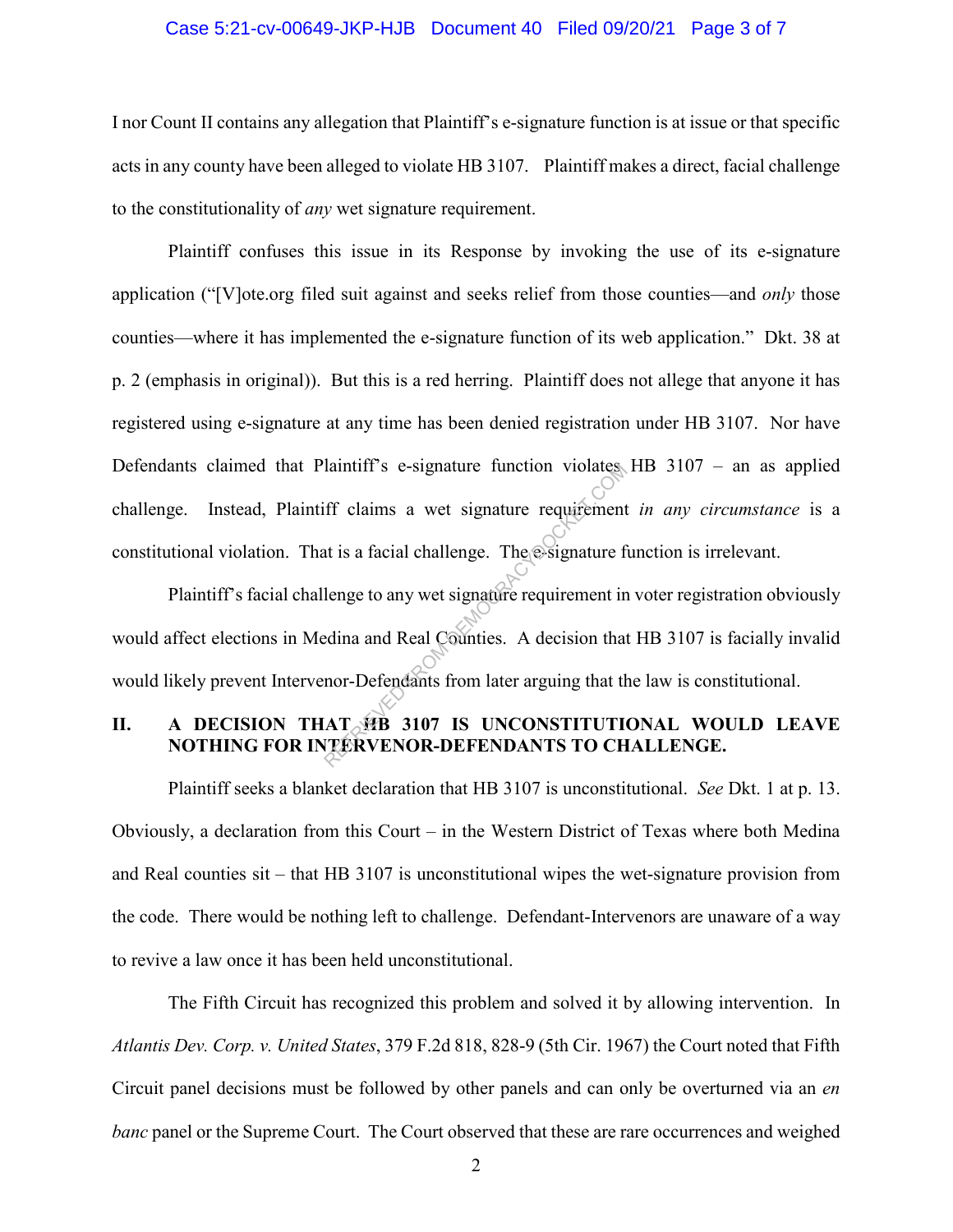#### Case 5:21-cv-00649-JKP-HJB Document 40 Filed 09/20/21 Page 4 of 7

in favor of allowing intervention. *Id.* "That is but a way of saying in a very graphic way that the failure to allow [Proposed Intervenor] an opportunity to advance its own theories both of law and fact in the trial (and appeal) of the pending case will if the disposition is favorable to the Government 'as a practical matter impair or impede [its] ability to protect [its] interest.'" *Id.* 

Plaintiff cites to *Russell v. Harris County*, Civil Action No. H-19-226, 2020 WL 6784238 (S.D. Tex. Nov. 18, 2020) and *Texas v. U.S. Department of Energy*, 754 F.2d 550 (5th Cir. 1985). Dkt. 38 at p. 10. Each case is distinguishable.

*Russell* states that an "intervenor fails to show a sufficient interest when he seeks to intervene solely for ideological, economic, or precedential reasons; that would-be intervenor merely prefers one outcome to the other." *Russell* at \*5. But, Intervenor-Defendants don't have just a "generalized preference," in the outcome. The law at issue directly dictates how they will do their jobs. Nor is Intervenor-Defendants' interest merely preventing precedent that may or may not be persuasive in future cases. Intervenor-Defendants seek to avoid a final judgment that if approved by the Fifth Circuit would render void the law they apply. gical, economic, or precedential reason<br>to the other." *Russell* at \*5. But, linterv<br>ce," in the outcome. The law at issue divor-Defendants' interest merely preventin<br>cases. Intervence-Defendants seek to average the world

*Texas v. Dep't of Energy* dealt with utilities attempting to intervene as to the location of nuclear waste facilities in West Texas. They had no defined role in the statutory scheme other than providing funding for the Nuclear Waste Policy Act, and otherwise no legally protectable interest. Here, Intervenor-Defendants directly implement the statutory scheme and have a unique, rural interest different from urban counties.

## **III. A RULING APPLIED ONLY TO DEFENDANTS WOULD MEAN SOME ELECTIONS WOULD HAVE MULTIPLE SETS OF RULES.**

Even if Plaintiff is correct that its case would only affect the current Defendants – a dubious proposition – it ignores the practical implications of that position. Not all elections are contained in a single county. For example, Texas Senate District 19 contains all or parts of *seventeen*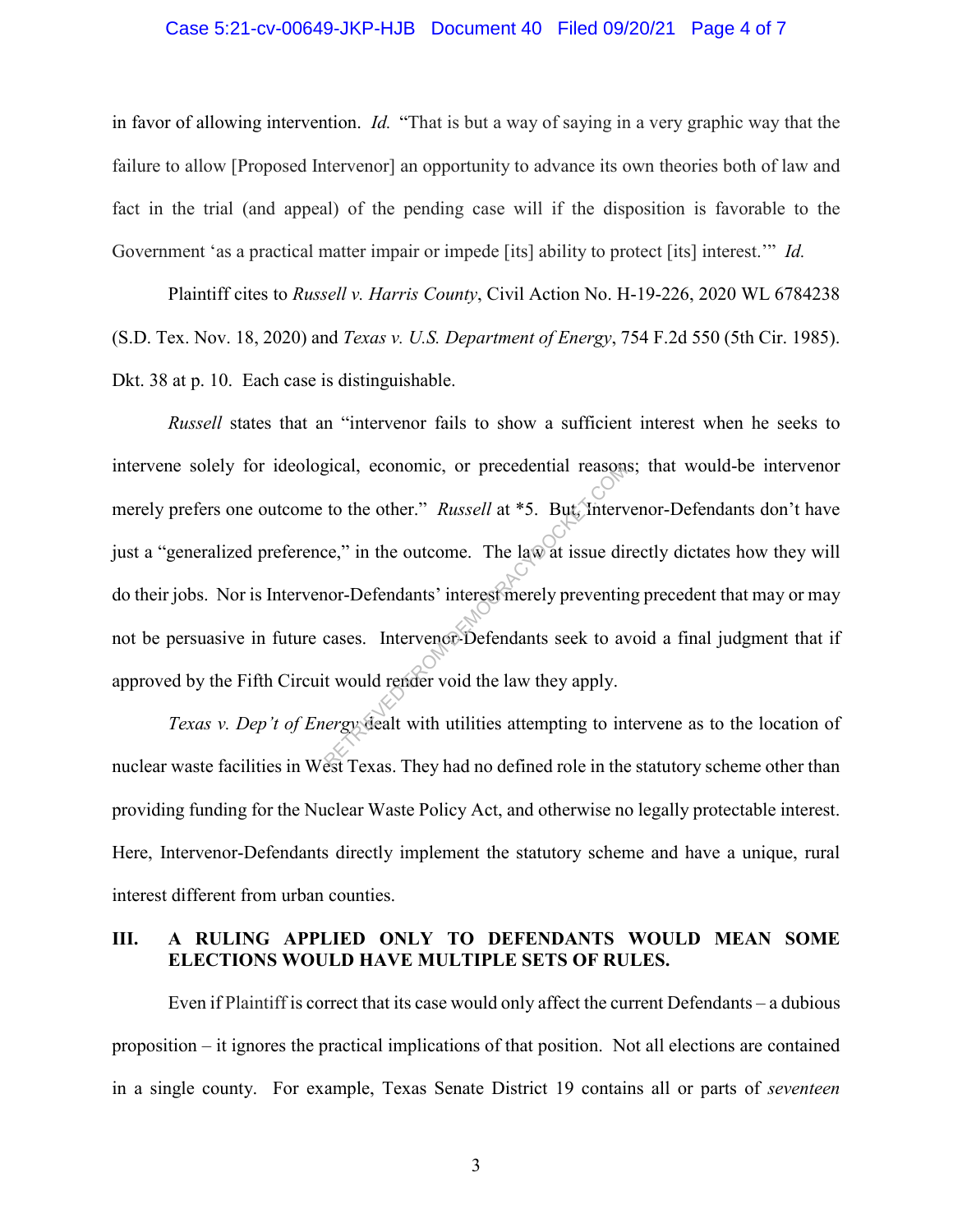#### Case 5:21-cv-00649-JKP-HJB Document 40 Filed 09/20/21 Page 5 of 7

counties including Bexar and both Medina and Real Counties.<sup>1</sup> The Texas Fourth Court of Appeals encompasses 32 counties, including Bexar, Medina, and Real Counties.<sup>2</sup> Under Plaintiff's view, if this Court were to find HB 3107 unconstitutional, then Bexar County's elections administrator, Ms. Callanen, would administer these elections under different rules than the administrators of Medina, Real, and the other counties. This obvious problem supports intervention.

#### **IV. DEFENDANTS DO NOT DEFEND THE CONSTITUTIONALITY OF HB 3107.**

The Defendants in this case will not protect Intervenor-Defendants rights. Indeed, it appears that the current Defendants will offer little to no defense in this case. After Intervenor-Defendants filed their motion to intervene, Defendants filed their Answers to the Complaint. It is clear from their answers and other election cases<sup>3</sup> that they do not intend to defend the constitutionality of HB 3107. Their intentions are not hidden in their Answers: endants will offer little to no defense in<br>
n to intervene, Defendants filed their Ans<br>
and other election cases<sup>3</sup> that they do<br>
. Their intentions are not hidden in their<br>
. Their intentions are not hidden in their<br>
obvi

## **Travis County (Dkt. 29)**

l

Mr. Elfant states the obvious, "Defendant Elfant had no role in enacting S.B. 1111 (sic), and does not intend to defend the constitutionality of this statute." *Id.* at ¶48. Mr. Elfant asserts that he cannot be forced to pay attorneys' fees but raises no defenses to the merits of the suit. *Id.*

<sup>1</sup> *See* Texas Senate District 19 map: https://wrm.capitol.texas.gov/fyiwebdocs/pdf/senate/ dist $19/m1$ .pdf (last accessed  $8/31/2021$ )

<sup>2</sup> *See* https://www.txcourts.gov/4thcoa/ (last accessed 8/31/2021)

<sup>3</sup> Intervenor-Defendants are involved in a similar dispute regarding intervention in a case in the Austin Division. *See Texas State Lulac, et al. v. Elfant, et al.,* 1:21-cv-546-LY (WD Tex.). In the Austin case, Plaintiffs (represented by the same counsel as this case) sued common parties Callanen, Elfant, and Scarpello regarding the constitutionality of recently enacted SB 1111. Defendants in that matter have similarly declined to defend that statute. *See id.* at Dkt. 68.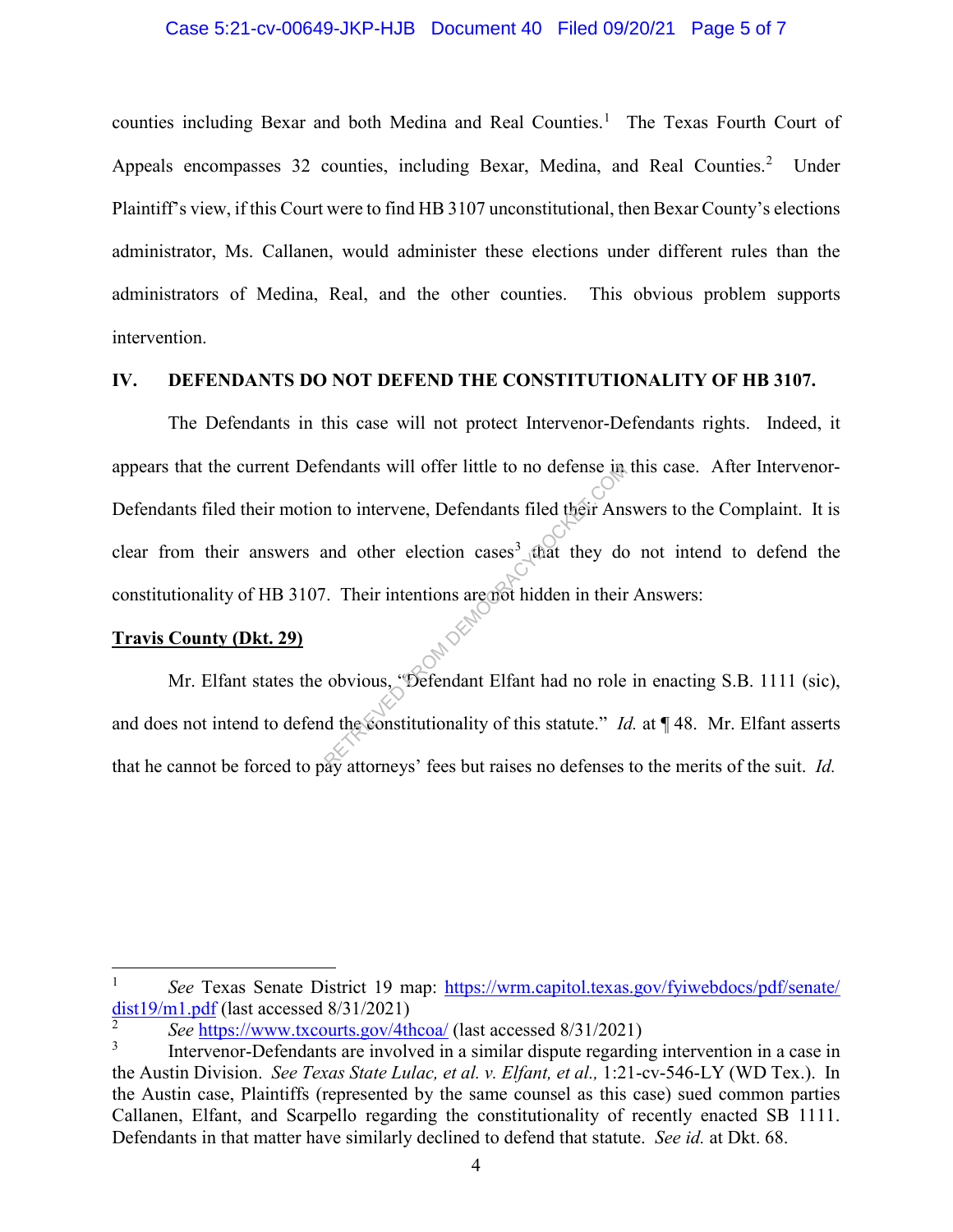## **Bexar County (Dkt. 28)**

Ms. Callanen fails to raise a single defense to the suit. *See id*. Also, in the past, Ms. Callanen has publicly stated her opposition to wet signature requirements and even questioned whether her office itself would challenge wet signature requirements.<sup>4</sup>

## **Dallas County (Dkt. 30)**

Mr. Scarpello also does not present a robust defense. For example, he admits that venue is proper in this district but at the same time denies that "a substantial part of the events that give rise to Plaintiffs' (sic) claims against him occurred and will occur in this district." *Id.* at ¶ 15. In other words, he admits that venue is proper in the Western District of Texas – removing a possible defense – while denying the only facts that would support a basis for venue.

# **Cameron County (Dkt. 31)**

Finally, while Mr. Garza does file a Motion to Dismiss the Complaint in lieu of an answer, Mr. Garza's basis is that Plaintiff lacks standing to bring the suit challenging HB 3107. *See id.* at ¶ 3.1. While Mr. Garza is correct that the plaintiff about plaintiff's lack of standing, he does not assert that the HB 3107 is constitutional. Return of the Western District of the Mostern District of the only facts that would support a basis for<br>any a does file a Motion to Dismiss the Committeen and Motion to Dismiss the Committeen in the plaintiff about plainti

# **V. CONCLUSION**

 $\overline{a}$ 

Intervenor-Defendants have a substantial interest in the outcome of this litigation. It will affect how they register voters in the upcoming elections. Current Defendants will not adequately represent Intervenor-Defendants interests because the current Defendants do not appear willing to defend the constitutionality of HB 3107. Defendant-Intervenors' motion to intervene (Dkt. 42) should be granted.

<sup>4</sup> *See* https://sanantonioreport.org/secretary-of-state-signatures-of-texans-who-registeredon-vote-org-are-invalid/